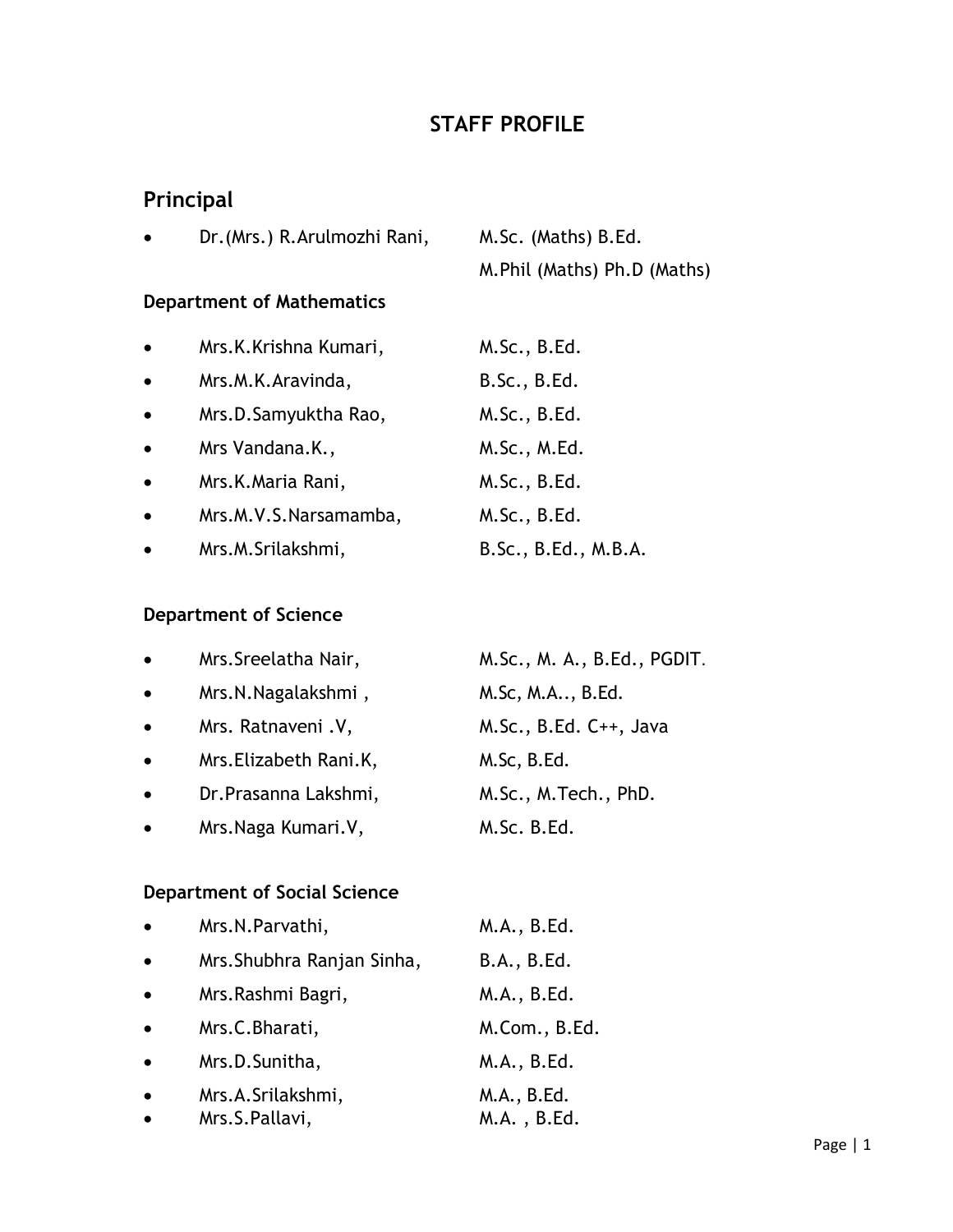### **Department of English**

| $\bullet$ | Mrs.A.Sandhya Rani,    | M.A., B.Ed. |
|-----------|------------------------|-------------|
| $\bullet$ | Mrs.K.Vijayalakshmi,   | B.A., B.Ed. |
| $\bullet$ | Mrs.T.Sarika Singh,    | M.A., B.Ed. |
| $\bullet$ | Mrs.T. Veena Srinivas, | M.A., B.Ed. |
| $\bullet$ | Mrs.K.Lalitha,         | M.A., B.Ed. |
| $\bullet$ | Mrs.Rajani Vinod,      | M.A., B.Ed. |

#### **Department of Hindi**

| $\bullet$ | Mrs.B.Rajini Devi,     | M.A., B.Ed.             |
|-----------|------------------------|-------------------------|
| $\bullet$ | Mrs.B. Sheetal Sharma, | M.A., Hindi Pandit Trg. |
| $\bullet$ | Mrs. Pranita Deepika,  | <b>B.A. B.Ed.</b>       |

### **Department of Telugu**

| $\bullet$ | Mr.K.Srinivas Sharma, | M.A., T.P.T                          |
|-----------|-----------------------|--------------------------------------|
| $\bullet$ | Mrs.Y.V.Padmavathi,   | B.A. T.P.T                           |
| $\bullet$ | Mrs.P.Madhavi,        | M.A. (Tel., M.A. (Pol. Science), TPT |
| $\bullet$ | Mr.B. Venkata Ramesh, | M.A., B.Ed.                          |
| $\bullet$ | Mr. R. Praveen Kumar, | M.A., T.P.T                          |

### **Department of Sanskrit**

Mrs.D.Srilalitha, M.A. (Sanskrit) Dip. in Early Childhood Edn.

#### **Department of Commerce**

• Mrs.Tannu Singh, M.A., M.Ed. Dip. in Computer Science (NICE) • Mrs.Sindhuja, M.Com (Applied Finance)

# **Department of Information Technology**

| $\bullet$                        | Mrs.K.B.S.Kiranmai, | M.Sc., M.C.A., B.Ed.                    |
|----------------------------------|---------------------|-----------------------------------------|
| $\bullet$ . The set of $\bullet$ | Mrs.R.P.Manjula,    | M.C.A., B.Ed.                           |
| $\bullet$                        | Mrs.Manjari,        | M.C.A., B.Ed.                           |
| $\bullet$                        | Mrs. Vishal Amin,   | Dip. in comp. Engg. & BCA., PPTT., B.Ed |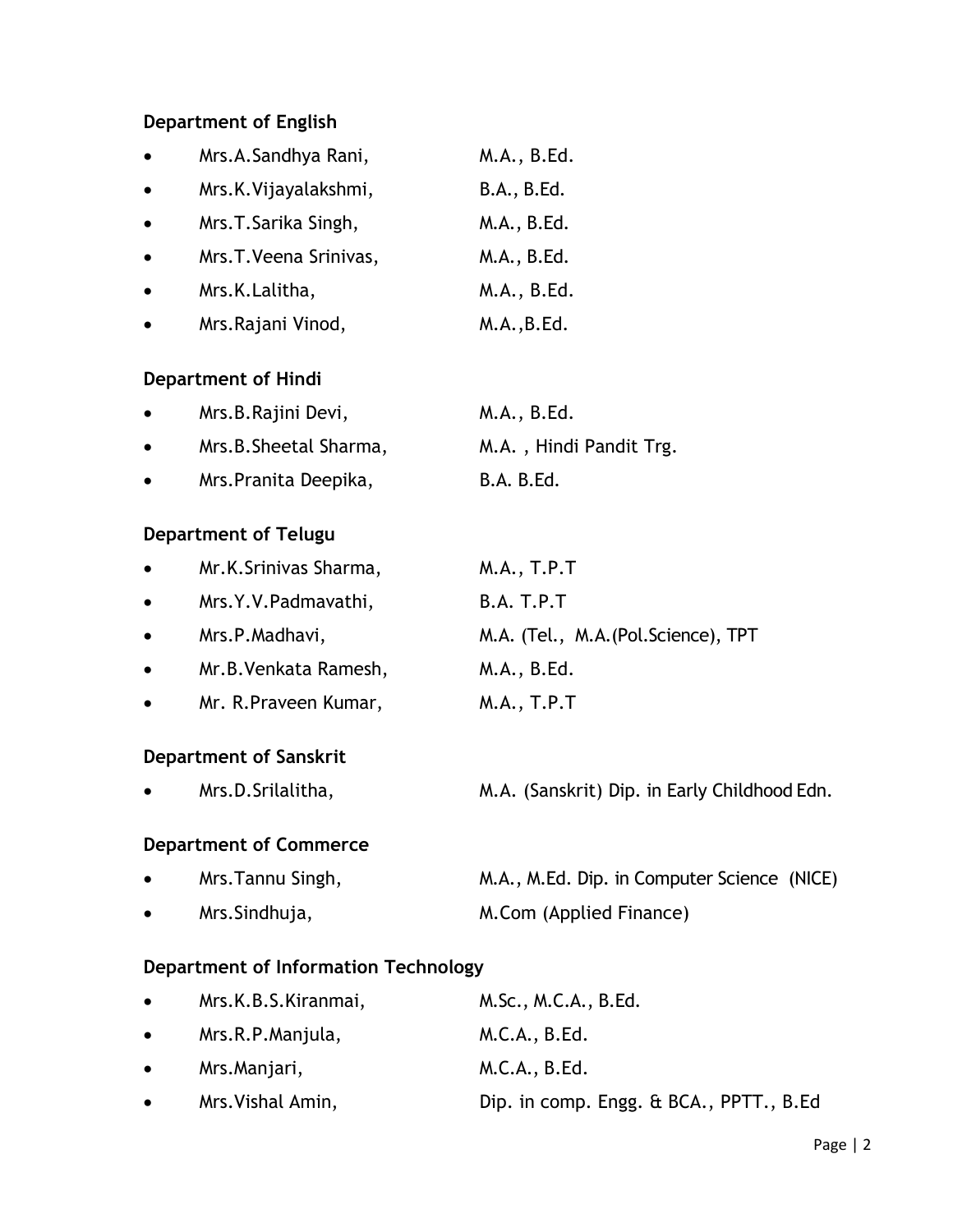# **Library staff**

|  | Mrs.B.Chandravadana, | B.L.I.Sc |
|--|----------------------|----------|
|--|----------------------|----------|

# **Department of Physical Education**

| $\bullet$ | Ms.G.Nagalakshmi,   | B.Com. B.P.Ed |
|-----------|---------------------|---------------|
| $\bullet$ | Ms.T.Manasa,        | B.Sc., B.P.Ed |
| $\bullet$ | Mr. Poorna Chandra, | B.Sc., B.P.Ed |

# **Department of Fine Arts**

| $\bullet$ | Mrs.V.Padmini,         | B.F.A, Painting                                    |
|-----------|------------------------|----------------------------------------------------|
| $\bullet$ | Mrs.A.Sai Sree,        | B.Com. Diploma in Bharatanatyam                    |
| $\bullet$ | Mrs. V. Bala Bharathi, | B.A. P.G. (Music - Vocal) Dip. in Music TTC course |
| $\bullet$ | Mrs.R.Vasumathi,       | B.Com. Certificate in Music, Dip. in Music         |

### **PRT**

|           | Mrs.Y.Bhanumathi,       | B.Sc., B.Ed.        |
|-----------|-------------------------|---------------------|
|           | Mrs.S.Rameshwari,       | M.Sc., B.Ed.        |
|           | Mrs.K.Phani Gowri,      | B.Sc., B.Ed.        |
|           | Mrs. Vandana Tiwari,    | M.Sc., B.Ed.        |
| $\bullet$ | Mrs. G. Vijaya Lakshmi, | M.Sc., B.Ed.        |
| $\bullet$ | Mrs.K.Sridevi,          | B.Sc., M.A., B.Ed.  |
|           | Mrs. Veena Nadadur,     | M.Sc. B.Ed.         |
| ٠         | Mrs.A.Suchithra,        | B.Sc., B.Ed.        |
|           | Mrs.M.J.Padmaja,        | M.A. , B.Ed.        |
|           | Mrs.Reema Kumari        | M.A., M.A., B.Ed.,  |
|           | Mrs.Y.Santhoshi,        | B.A., HPT           |
|           | Mrs.Latha Talluri,      | M.Sc., B.Ed.        |
|           | Mrs. Vanaja,            | B.Sc., M.Sc., B.Ed. |
|           | Mrs. Sree Sandhya Y,    | M.Sc., M.Ed.        |
|           | Mrs.S.Geeta,            | M.A., B.Ed.         |